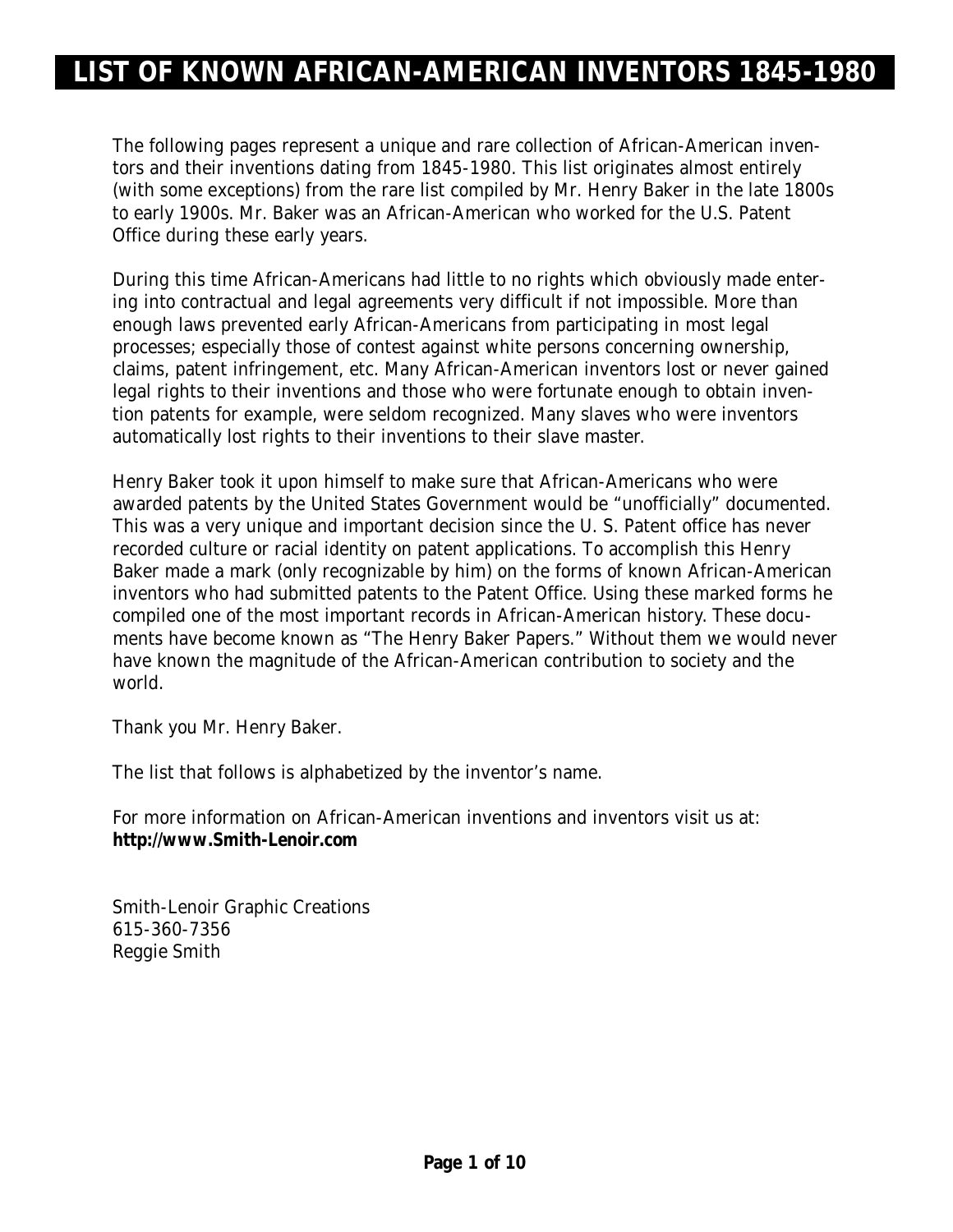J.

| <b>INVENTOR</b>         | <b>INVENTION</b>                             | PATENT# | <b>DATE</b> |
|-------------------------|----------------------------------------------|---------|-------------|
| Abrams, W. B.           | Hame Attachment                              | 450550  | 4/14/1891   |
| Allen, C. W.            | Self-Leveling Table                          | 613,436 | 11/1/1898   |
| Allen, J. B.            | Clothes Line Support                         | 551105  | 12/10/1895  |
| Ashbourne, Alexander P. | Process Preparing Coconut For Domestic Use   | 163962  | 6/1/1875    |
| Ashbourne, Alexander P. | <b>Biscuit Cutter</b>                        | 170460  | 11/30/1875  |
| Ashbourne, Alexander P. | Process of Treating Coconut                  | 194,287 | 8/21/1877   |
| Ashbourne, Alexander P. | Refining Coconut Oil                         | 230518  | 7/27/1880   |
| Bailes, Wm.             | Ladder Scaffold-Support                      | 218154  | 8/5/1879    |
| Bailey, L. C.           | <b>Combined Truss and Bandage</b>            | 285545  | 9/25/1883   |
| Bailey, L. C.           | <b>Folding Bed</b>                           | 629286  | 7/18/1899   |
| Bailiff, C.O.           | Shampoo Headrest                             | 612008  | 10/11/1898  |
| Ballow, W. J.           | <b>Combined Hat rack and Table</b>           | 601422  | 4/29/1898   |
| Barnes, G. A. E.        | Design for Sigh                              | 29193   | 8/19/1898   |
| Beard, Andrew J.        | Rotary Engine                                | 478271  | 7/5/1892    |
| Beard, Andrew J.        | Car Coupler                                  | 594059  | 11/23/1897  |
| Becket, G. E.           | Letter Box                                   | 483325  | 10/4/1892   |
| Bell, Landrow           | Smoke Stacks for Locomotives                 | 115153  | 5/23/1871   |
| Bell, Landrow           | Dough Kneader                                | 133823  | 12/10/1872  |
| Benjamin, L. W.         | <b>Broom Moisteners and Bridles</b>          | 497747  | 5/16/1893   |
| Benjamin, M. E.         | Gong and Signal Chairs for Hotels            | 386286  | 7/17/1888   |
| Binga, M. W.            | <b>Street Sprinkling Apparatus</b>           | 217843  | 7/22/1879   |
| Blackburn, A. B.        | Railway Signal                               | 376362  | 1/1/1888    |
| Blackburn, A. B.        | Spring Seat for Chairs                       | 380420  | 4/3/1888    |
| Blackburn, A. B.        | Cash Carrier                                 | 391577  | 10/23/1888  |
| Blue, L.                | Hand Corn Shelling Device                    | 298937  | 5/20/1884   |
| Booker, L. F.           | Design for Rubber Scraping Knife             | 30404   | 3/28/1899   |
| Boone, Sara             | Ironing Board                                | 473653  | 4/26/1892   |
| Bowman, H. A.           | <b>Making Flags</b>                          | 469395  | 2/23/1892   |
| Bradberry, Henrietta    | The Bed Rack                                 | 2320027 | 5/25/1943   |
| Brooks, Charles B.      | <b>Street Sweepers</b>                       | 556711  | 3/17/1890   |
| Brooks, Charles B.      | Punch                                        | 507672  | 10/31/1893  |
| Brooks, Charles B.      | <b>Street Sweepers</b>                       | 560154  | 5/12/1896   |
| Brooks, Hallstead/Page  | <b>Street Sweepers</b>                       | 558719  | 4/21/1896   |
| Brown, Henry            | Desk-top File Box                            | 352036  | 11/2/1886   |
| Brown, Lincoln F.       | <b>Bridle Bit</b>                            | 484994  | 10/25/1892  |
| Brown, M. V. B.         | Home Security System-Television Surveillance | 3482037 | 12/2/1969   |
| Brown, Oscar E.         | Horseshoe                                    | 481271  | 8/23/1892   |
| Burr, John Albert       | Lawn Mower                                   | 624749  | 5/9/1899    |
| Burr, William F.        | <b>Switching Device for Railways</b>         | 636197  | 10/31/1899  |
| Burwell, W.             | Boot or Shoe                                 | 638143  | 11/28/1899  |
| Butler, R. A.           | <b>Train Alarm</b>                           | 584540  | 6/15/1897   |
| Butts, John W.          | Luggage Carrier                              | 634611  | 10/10/1899  |
| Byrd, T. J.             | Improvement in Holders for Reins for Horses  | 123328  | 2/6/1872    |
| Byrd, T. J.             | Apparatus Detaching Horses from Carriages    | 124790  | 3/19/1872   |
| Byrd, T. J.             | Improvement in Neck Yokes for Wagons         | 126181  | 4/30/1872   |
| Byrd, T. J.             | Improvement in Car Couplings                 | 157370  | 12/1/1874   |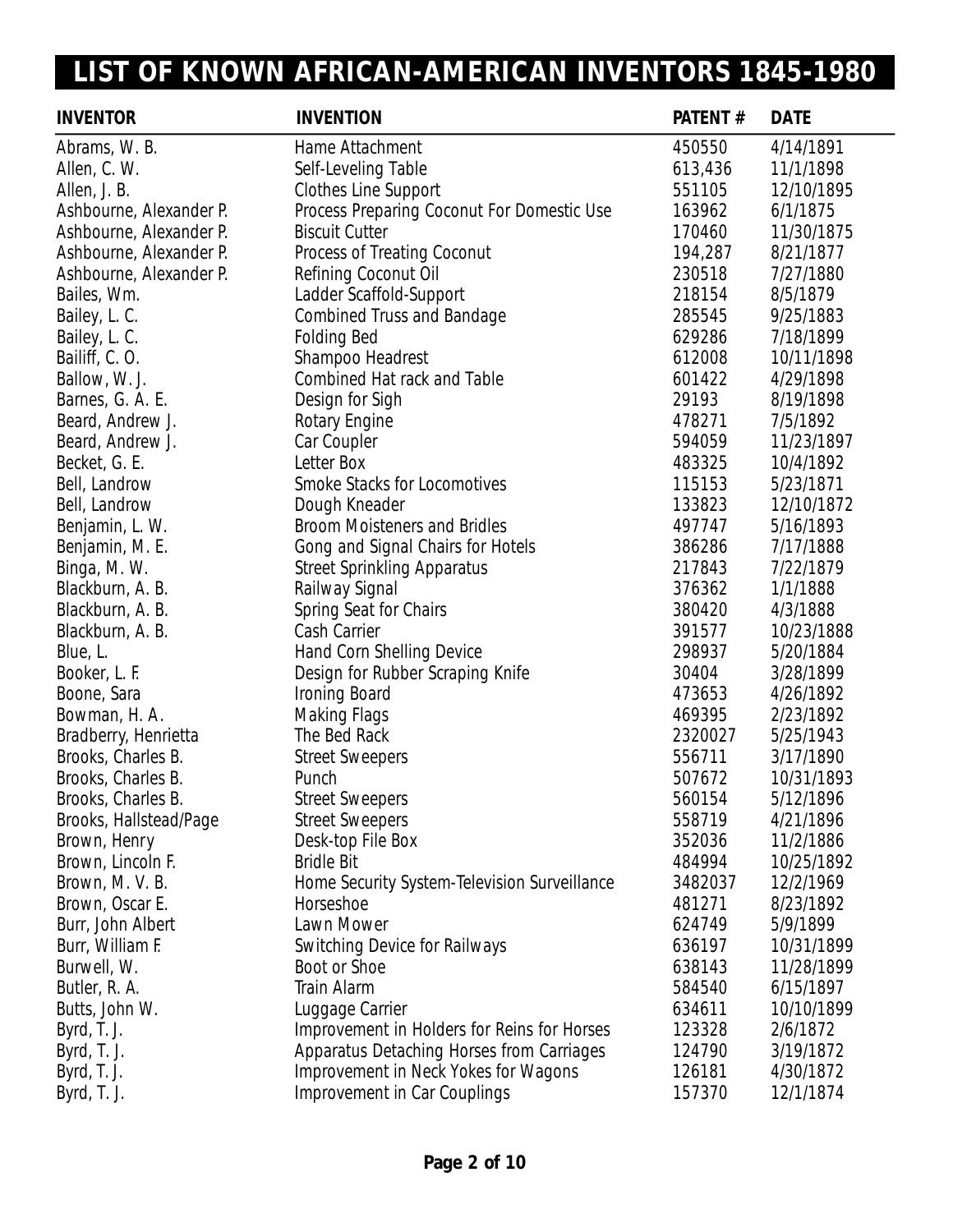| <b>INVENTOR</b>            | <b>INVENTION</b>                                | PATENT# | <b>DATE</b> |
|----------------------------|-------------------------------------------------|---------|-------------|
| Campbell, W. S.            | Self-Setting Animal Trap                        | 246369  | 8/30/1881   |
| Cargill, B. F.             | <b>Invalid Cot</b>                              | 629658  | 7/25/1899   |
| Carrington, T. A.          | Range                                           | 180323  | 7/25/1876   |
| Carter, W.C.               | Umbrella Stand                                  | 323397  | 8/4/1885    |
| Carver, George Washington  | Cosmetics and Producing the Same                | 1522176 | 1/6/1925    |
| Carver, George Washington  | Paint and Stain and Producing the Same          | 1541478 | 6/9/1925    |
| Carver, George Washington  | <b>Producing Paint and Stains</b>               | 1632365 | 6/14/1927   |
| Certain, Jerry M.          | Parcel Carrier for Bicycles                     | 639708  | 12/26/1899  |
| Cherry, M. A.              | Velocipede                                      | 382351  | 5/8/1888    |
| Cherry, M. A.              | <b>Street Car Fender</b>                        | 531908  | 1/1/1895    |
| Church, T. S.              | <b>Carpet Beating Machine</b>                   | 302237  | 7/29/1884   |
| Clare, O.B.                | <b>Trestle</b>                                  | 390753  | 10/9/1888   |
| Coates, Robert             | Overboot for Horses                             | 473295  | 4/19/1892   |
| Cook, George               | <b>Automatic Fishing Device</b>                 | 625829  | 5/30/1899   |
| Coolidge, J. S.            | <b>Harness Attachment</b>                       | 392908  | 11/13/1888  |
| Cooper, A. R.              | Shoemaker's Jack                                | 631519  | 8/22/1899   |
| Cooper, J.                 | <b>Shutter and Fastening</b>                    | 276563  | 5/1/1883    |
| Cooper, J.                 | <b>Elevator Device</b>                          | 536605  | 4/2/1895    |
| Cooper, J.                 | <b>Elevator Device</b>                          | 590257  | 9/21/1897   |
| Cornwell, P. W.            | Draft Regulator                                 | 390284  | 10/2/1888   |
| Cornwell, P. W.            | Draft Regulator                                 | 491082  | 2/7/1893    |
| Cosgrove, W. F.            | Automatic Stop Plug for Gas Oil Pipes           | 313993  | 3/17/1885   |
| Cralle, Alfred L.          | Ice-Cream Mold and Disher                       | 576395  | 2/2/1897    |
| Creamer, H.                | Steam Trap Feeder                               | 394463  | 12/11/1888  |
| Creamer, H.                | Steam Feed Water Trap                           | 313854  | 3/17/1895   |
| Darkins, J. T.             | <b>Ventilation Aid</b>                          | 534322  | 2/19/1895   |
| Davis, I. D.               | Tonic                                           | 351829  | 11/2/1886   |
| Davis, W. R., Jr.          | Library Table                                   | 208378  | 9/24/1878   |
| Davis, William D.          | <b>Riding Saddles</b>                           | 568939  | 10/6/1896   |
| Deitz, W. A.               | Shoe                                            | 64205   | 4/30/1867   |
| Dickinson, Joseph H.       | Player Piano                                    | 1028996 | 6/11/1912   |
| Dickinson, Joseph H.       | Arm for Recording Machine                       | 1262411 | 1/8/1918    |
| Dorsey, O.                 | Door-Holding Device                             | 210764  | 12/10/1878  |
| Dorticus, Clatonia Joaquin | Applicator for Coloring Liquids-Soles and Heels | 535820  | 3/19/1895   |
| Dorticus, Clatonia Joaquin | Machine for Embossing Photo                     | 537442  | 4/16/1895   |
| Dorticus, Clatonia Joaquin | Photographic Print Wash                         | 537968  | 4/23/1895   |
| Dorticus, Clatonia Joaquin | Hose Leak Stop                                  | 629315  | 7/18/1899   |
| Downing, Gertrude E.       | <b>Corner Cleaner Attachment</b>                | 3715772 | 2/13/1973   |
| Downing, Phillip B.        | <b>Electric Switch for Railroad</b>             | 430118  | 6/17/1890   |
| Downing, Phillip B.        | Letter Box                                      | 462093  | 10/27/1891  |
| Drew, Charles R. MD        | Apparatus for Preserving Blood                  | 2301710 | 11/10/1942  |
| Dunnington, J. H.          | <b>Horse Detachers</b>                          | 578979  | 3/16/1897   |
| Edmonds, T. H.             | <b>Separating Screens</b>                       | 586724  | 7/20/1897   |
| Elkins, T.                 | Dining, Ironing Table and Quilting Frame        | 100020  | 2/22/1870   |
| Elkins, T.                 | <b>Chamber Commode</b>                          | 122518  | 1/9/1872    |
| Elkins, T.                 | <b>Refrigerating Apparatus</b>                  | 221222  | 11/4/1879   |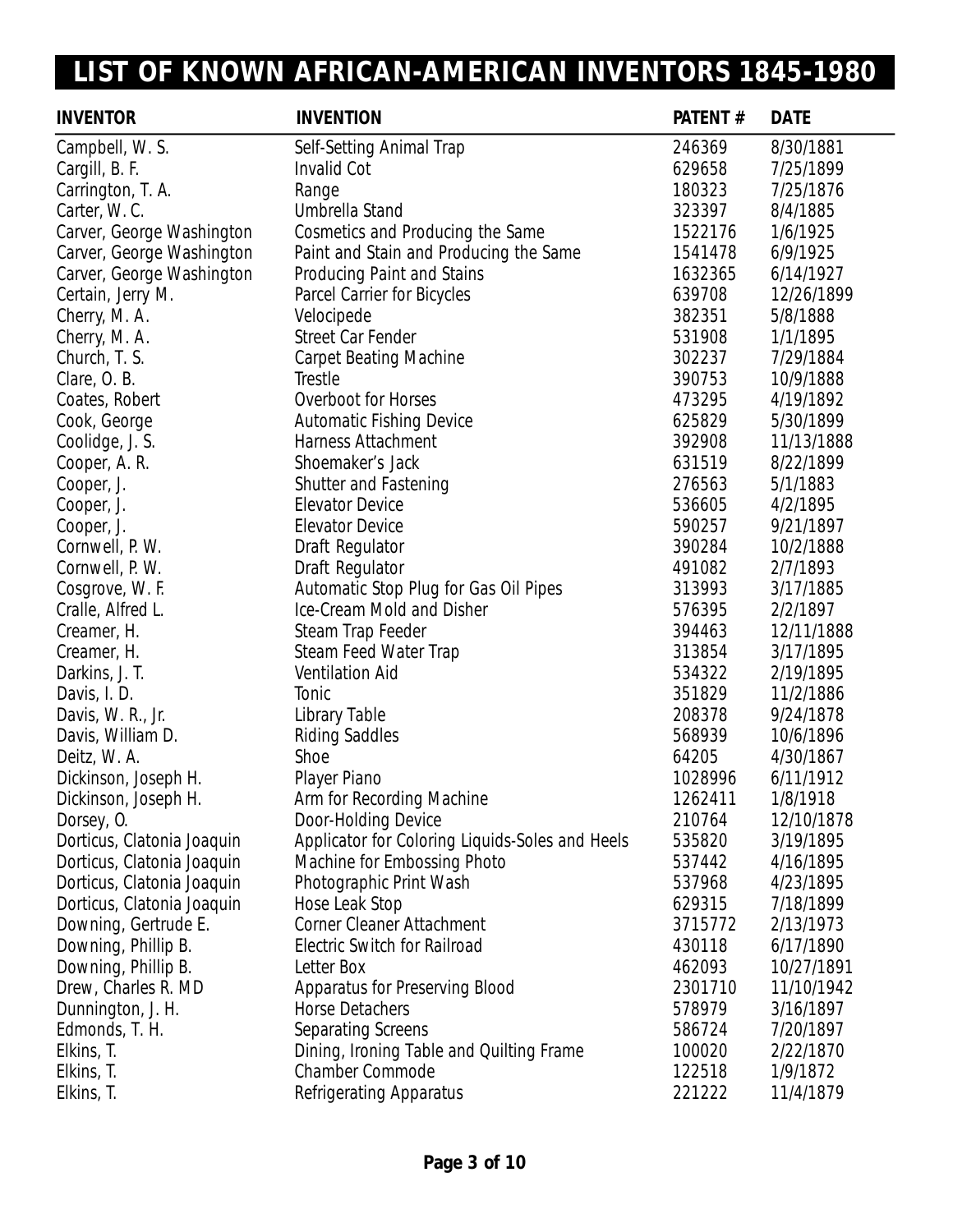| <b>INVENTOR</b>       | <b>INVENTION</b>                              | PATENT# | <b>DATE</b> |
|-----------------------|-----------------------------------------------|---------|-------------|
| Evans, J. H.          | <b>Convertible Settees</b>                    | 591095  | 10/5/1897   |
| Faulkner, H.          | <b>Ventilated Shoe</b>                        | 426495  | 4/29/1890   |
| Ferrell, F. J.        | Steam Trap                                    | 420993  | 2/11/1890   |
| Ferrell, F. J.        | <b>Apparatus for Melting Snow</b>             | 428670  | 5/27/1890   |
| Fisher, David A., Jr. | Joiner's Clamp                                | 162281  | 4/20/1875   |
| Fisher, David A., Jr. | <b>Furniture Castor</b>                       | 174791  | 3/11/1876   |
| Flemmings, R. F., Jr. | Guitar                                        | 338727  | 3/3/1886    |
| Goode, Sarah E.       | <b>Cabinet Bed</b>                            | 322,177 | 7/14/1885   |
| Gourdine, Meredith C. | Electrogasdynamic method and apparatus        | 3449667 | 6/10/1969   |
| Grant, George F.      | Curtain Rod Support                           | 565075  | 8/4/1896    |
| Grant, George F.      | <b>Golf Tee</b>                               | 638920  | 12/12/1899  |
| Gray, R. H.           | <b>Bailing Press</b>                          | 525203  | 8/28/1894   |
| Gray, R. H.           | <b>Cistern Cleaners</b>                       | 537151  | 4/9/1895    |
| Gregory, J.           | Motor                                         | 361937  | 4/26/1887   |
| Grenon, H.            | Razor Stropping Device                        | 554867  | 2/18/1896   |
| Griffen, F. W.        | Pool Table Attachment                         | 626902  | 6/13/1899   |
| Gunn, S. W.           | Boot or Shoe                                  | 641642  | 1/16/1900   |
| Haines, J. H.         | Portable Basin                                | 590,833 | 9/28/1897   |
| Hammonds, Julia Terry | Apparatus for Holding Yarn Skeins             | 572985  | 12/15/1896  |
| Harding, F. H.        | <b>Extension Banquet Table</b>                | 614468  | 11/22/1898  |
| Harney, M. C.         | Lantern or Lamp                               | 303844  | 8/19/1884   |
| Hawkins, Joseph       | Gridiron                                      | 3973    | 3/26/1845   |
| Hawkins, R.           | <b>Harness Attachment</b>                     | 370943  | 10/4/1887   |
| Headen, M.            | Foot Power Hammer                             | 350363  | 10/5/1886   |
| Hearness, R.          | Sealing Attachment for Bottles                | 598929  | 2/15/1898   |
| Hearness, R.          | Detachable Car Fender                         | 628003  | 7/4/1899    |
| Hilyer, A. F.         | Water Evaporator Attachment Hot Air Registers | 435095  | 8/26/1890   |
| Hilyer, A. F.         | Registers                                     | 438159  | 10/14/1890  |
| Holmes, E. H.         | Gage                                          | 549513  | 11/12/1895  |
| Holmes, Lydia M.      | The Knockdown Weeled Toy                      | 2529692 | 11/14/1950  |
| Hunter, John W.       | Portable Weighing Scales                      | 570553  | 11/3/1896   |
| Hyde, R. N.           | Composition for Cleaning & Preserving Carpets | 392205  | 11/6/1888   |
| Jackson, B. F.        | <b>Heating Apparatus</b>                      | 599985  | 3/1/1898    |
| Jackson, B. F.        | <b>Matrix Drying Apparatus</b>                | 603879  | 5/10/1898   |
| Jackson, B. F.        | Gas Burner                                    | 622482  | 4/4/1899    |
| Jackson, H. A.        | <b>Kitchen Table</b>                          | 596135  | 10/6/1896   |
| Jackson, W. H.        | Railway Switch                                | 578641  | 3/9/1897    |
| Jackson, W. H.        | Railway Switch                                | 593665  | 3/16/1897   |
| Jackson, W. H.        | <b>Automatic Locking Switch</b>               | 609436  | 8/23/1898   |
| Johnson, D.           | <b>Rotary Dining Table</b>                    | 396089  | 1/15/1888   |
| Johnson, D.           | Lawn Mower Attachment                         | 410836  | 9/10/1889   |
| Johnson, D.           | <b>Grass Receivers for Lawn Mowers</b>        | 429629  | 6/10/1890   |
| Johnson, Issac R.     | <b>Bicycle Frame</b>                          | 634823  | 10/10/1899  |
| Johnson, Payton       | <b>Swinging Chairs</b>                        | 249530  | 11/15/1881  |
| Johnson, Powell       | Eye Protector                                 | 234039  | 11/2/1880   |
| Johnson, W. H.        | <b>Overcoming Dead Centers</b>                | 554223  | 2/4/1896    |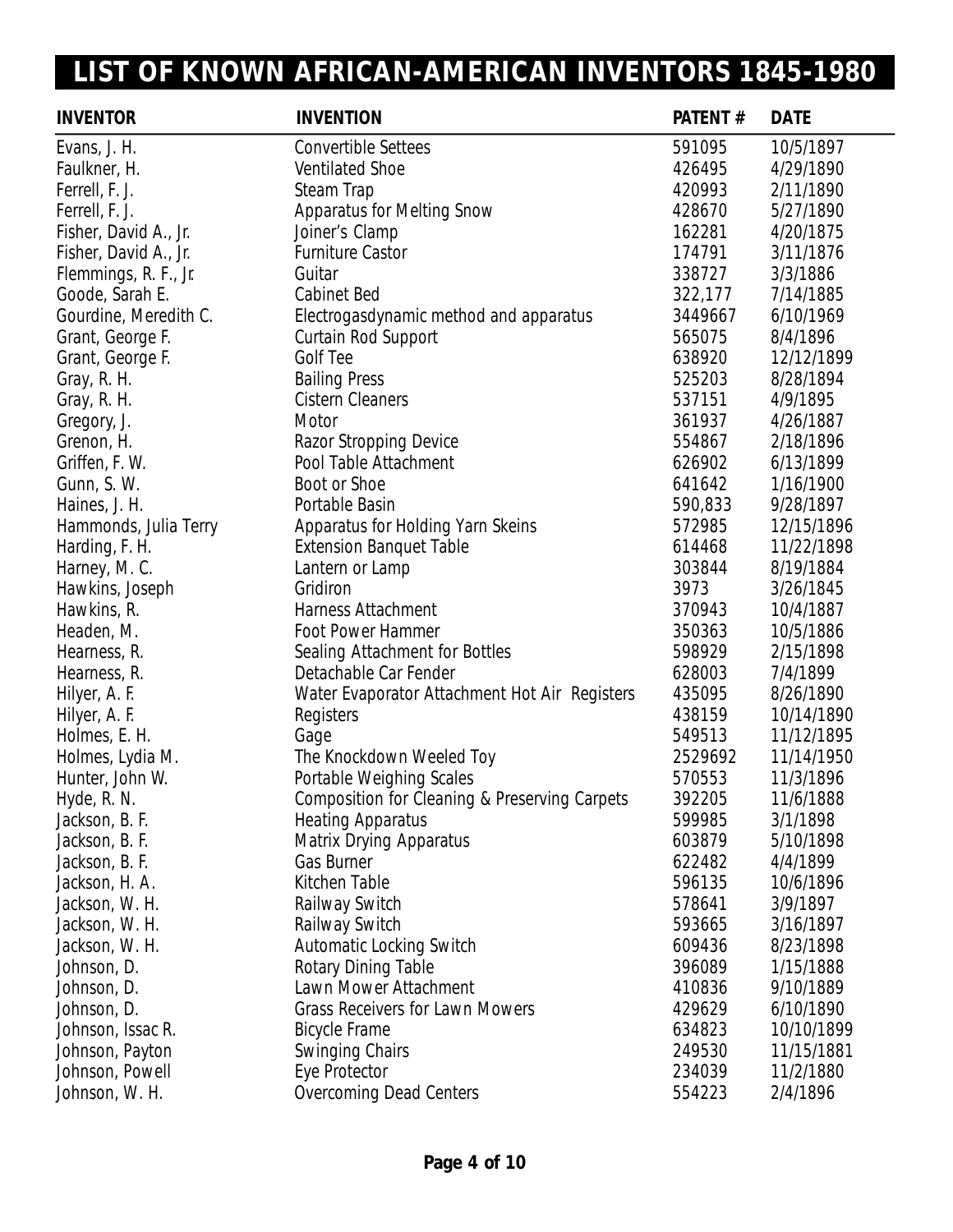| <b>INVENTOR</b>                | <b>INVENTION</b>                              | PATENT# | <b>DATE</b> |
|--------------------------------|-----------------------------------------------|---------|-------------|
| Johnson, W. H.                 | <b>Overcoming Dead Centers</b>                | 612345  | 10/11/1898  |
| Johnson, Willis                | Egg Beater                                    | 292821  | 2/5/1884    |
| Johnson, Willis                | Paint Vehicle                                 | 393763  | 12/4/1888   |
| Johnson, Willis                | Velocipede                                    | 627335  | 6/20/1899   |
| Jones, Frederick M.            | <b>Ticket Dispensing Machine</b>              | 2163754 | 6/27/1939   |
| Jones, Frederick M.            | Design for Air Conditioning Unit              | 132182  | 4/28/1942   |
| Jones, Frederick M.            | Automatically Stopping & Starting Gas Engines | 2337164 | 12/21/1943  |
| Jones, Frederick M.            | Two-Cycle Gas Engine                          | 2376968 | 5/29/1945   |
| Jones, Frederick M.            | Two-Cycle Gas Engine                          | 2417253 | 3/11/1947   |
| Jones, Frederick M.            | Air Conditioning Unit                         | 2475841 | 7/12/1949   |
| Jones, Frederick M.            | <b>Starter Generator</b>                      | 2475842 | 7/12/1949   |
| Jones, Frederick M.            | <b>Thermostatically Operating Gas Engines</b> | 2477377 | 7/26/1949   |
| Jones, Frederick M.            | Rotary Compressor                             | 2504841 | 4/18/1950   |
| Jones, Frederick M.            | Controlling Operation of Refrigeration Units  | 2509099 | 5/23/1950   |
| Jones, Frederick M.            | Design for Air Conditioning Unit              | 159209  | 7/4/1950    |
| Jones, Frederick M.            | Heating or Cooling Atmosphere in Enclosures   | 2526874 | 10/24/1950  |
| Jones, Frederick M.            | Two-Cycle Gasoline Engine                     | 2523273 | 11/28/1950  |
| Jones, Frederick M.            | Prefabricated Refrigerator Construction       | 2535682 | 12/26/1950  |
| Jones, Frederick M.            | <b>Refrigeration Control Device</b>           | 2581956 | 1/8/1952    |
| Jones, Frederick M.            | Means of Defrosting a Cold Diffuser           | 2666298 | 1/19/1954   |
| Jones, Frederick M.            | Method for Air Conditioning                   | 2696086 | 12/7/1954   |
| Jones, Frederick M.            | <b>Method for Preserving Perishables</b>      | 2780923 | 2/12/1957   |
| Jones, Frederick M.            | Control Device for Internal Combustion Engine | 2850001 | 9/2/1958    |
| Jones, Frederick M.            | Thermostat and Temperature Control System     | 2926005 | 2/23/1960   |
| Joyce, J. A.                   | Ore Bucket                                    | 603143  | 4/26/1898   |
| Kelley, George W.              | Steam Table                                   | 592591  | 10/26/1897  |
| Latimer & Brown                | Water Closets for Railway Cars                | 147363  | 2/10/1874   |
| Latimer, Lewis H.              | <b>Manufacturing Carbons</b>                  | 252386  | 6/17/1882   |
| Latimer, Lewis H.              | Apparatus for Cooling and Disinfecting        | 334078  | 1/12/1886   |
| Latimer, Lewis H.              | Locking Racks for Coats, Hats, and Umbrellas  | 557076  | 3/24/1896   |
| Latimer, Lewis-Nichols, Joseph | Electric Lamp                                 | 247097  | 9/13/1881   |
| Lavalette, W. A.               | <b>Printing Press</b>                         | 208184  | 9/17/1878   |
| Lee, H.                        | Animal Trap                                   | 61941   | 2/12/1867   |
| Lee, Joseph                    | <b>Kneading Machine</b>                       | 524042  | 8/7/1894    |
| Lee, Joseph                    | <b>Bread Crumbing Machine</b>                 | 540553  | 6/4/1895    |
| Leslie, F. W.                  | <b>Envelope Seal</b>                          | 590325  | 9/21/1897   |
| Lewis, A. L.                   | <b>Window Cleaner</b>                         | 483359  | 9/27/1892   |
| Lewis, E. R.                   | Spring Gun                                    | 362096  | 5/3/1887    |
| Linden, H.                     | Piano Truck                                   | 459365  | 9/8/1891    |
| Little, E.                     | <b>Bridle-Bit</b>                             | 254666  | 3/7/1882    |
| Long, A. E. and Jones, A. A.   | caps for Bottles                              | 610715  | 9/13/1898   |
| Loudin, F. J.                  | Sash Fastener                                 | 510432  | 12/12/1892  |
| Loudin, F. J.                  | Key Fastener                                  | 512308  | 1/9/1894    |
| Love, J. L.                    | Plasterers' Hawk                              | 542419  | 7/9/1895    |
| Love, J. L.                    | Pencil Sharpener                              | 594114  | 11/23/1897  |
| Marshall, W.                   | Grain Binder                                  | 341599  | 5/11/1886   |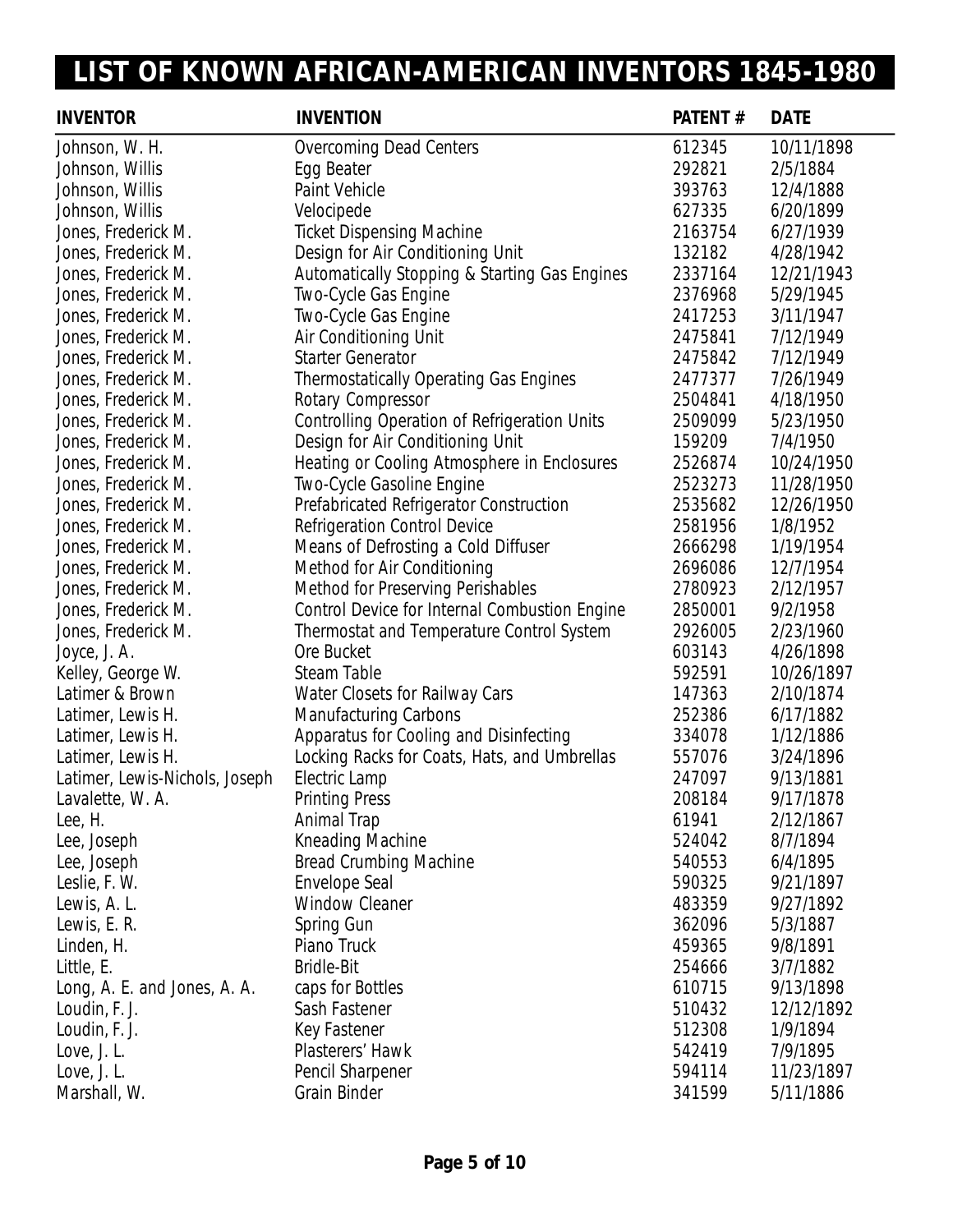| <b>INVENTOR</b>     | <b>INVENTION</b>                         | PATENT# | <b>DATE</b> |
|---------------------|------------------------------------------|---------|-------------|
| Marshman, Newman R. | Type Writing Machine                     | 315366  | 4/7/1885    |
| Martin, Thomas J.   | Fire Extinguisher                        | 125063  | 5/26/1872   |
| Martin, W. A.       | Lock                                     | 407738  | 7/23/1889   |
| Martin, W. A.       | Lock                                     | 443945  | 12/30/1890  |
| Matzeliger, Jan E.  | <b>Shoe Lasting Machine</b>              | 274207  | 3/20/1883   |
| Matzeliger, Jan E.  | <b>Tack Separating Mechanism</b>         | 423937  | 3/25/1890   |
| Matzeliger, Jan E.  | Lasting Machine                          | 459899  | 9/22/1891   |
| Matzeliger, Jan E.  | Nailing Machine                          | 421954  | 2/25/1896   |
| Matzeliger, Jan E.  | <b>Mechanism for Distributing Tacks</b>  | 415726  | 11/26/1899  |
| McCoy, Elijah J.    | Lubricator for Steam Engines             | 129843  | 7/2/1872    |
| McCoy, Elijah J.    | Lubricator for Steam Engines             | 130305  | 8/6/1872    |
| McCoy, Elijah J.    | Lubricator                               | 139407  | 5/27/1873   |
| McCoy, Elijah J.    | <b>Steam Lubricator</b>                  | 146697  | 1/20/1874   |
| McCoy, Elijah J.    | Ironing Table                            | 150876  | 5/12/1874   |
| McCoy, Elijah J.    | Steam Cylinder Lubricator                | 173032  | 2/1/1876    |
| McCoy, Elijah J.    | Steam Cylinder Lubricator                | 179585  | 7/4/1876    |
| McCoy, Elijah J.    | Lubricator                               | 255443  | 3/28/1882   |
| McCoy, Elijah J.    | Lubricator                               | 261166  | 7/18/1882   |
| McCoy, Elijah J.    | Lubricator                               | 320379  | 6/16/1885   |
| McCoy, Elijah J.    | <b>Steam Dome</b>                        | 320354  | 6/16/1885   |
| McCoy, Elijah J.    | Lubricator                               | 357491  | 2/8/1887    |
| McCoy, Elijah J.    | Lubricator Attachment                    | 361435  | 4/19/1887   |
| McCoy, Elijah J.    | Lubricator for Safety Valves             | 363529  | 5/24/1887   |
| McCoy, Elijah J.    | Lubricator                               | 383745  | 5/29/1888   |
| McCoy, Elijah J.    | Lubricator                               | 383746  | 5/29/1888   |
| McCoy, Elijah J.    | Drip Cup                                 | 460215  | 9/29/1891   |
| McCoy, Elijah J.    | Lubricator                               | 465875  | 12/29/1891  |
| McCoy, Elijah J.    | Lubricator                               | 472066  | 4/5/1892    |
| McCoy, Elijah J.    | Lubricator                               | 610634  | 9/13/1898   |
| McCoy, Elijah J.    | Lubricator                               | 611,759 | 10/4/1898   |
| McCoy, Elijah J.    | Oil Cup                                  | 615307  | 11/15/1898  |
| McCoy, Elijah J.    | Lubricator                               | 627623  | 6/27/1899   |
| McCoy, Elijah J.    | Lawn Sprinkler Design                    | 631549  | 9/26/1899   |
| McCoy & Hodges      | Lubricator                               | 418139  | 12/24/1889  |
| McCree, D.          | Portable Fire Escape                     | 440322  | 11/11/1890  |
| Mendenhall, A.      | <b>Holder for Driving Reins</b>          | 637811  | 11/28/1899  |
| Miles, Alexander    | Elevator                                 | 371207  | 10/11/1867  |
| Mitchell, C. L.     | Phneterisin                              | 291071  | 1/1/1884    |
| Mitchell, J. M.     | <b>Cheek Row Corn Planter</b>            | 641462  | 1/16/1900   |
| Moody, W.U.         | Game Board Design                        | 27046   | 5/11/1897   |
| Morehead, K.        | <b>Reel Carrier</b>                      | 568916  | 10/6/1896   |
| Morgan, Garrett A.  | <b>Breathing Device</b>                  | 1113675 | 10/13/1914  |
| Morgan, Garrett A.  | <b>Traffic Signal</b>                    | 1475024 | 11/20/1923  |
| Murray, G. W.       | Combined Furrow Opener and Stalk-Knocker | 517960  | 4/10/1894   |
| Murray, G. W.       | <b>Cultivator and Marker</b>             | 517961  | 4/10/1894   |
| Murray, G. W.       | <b>Combined Cotton Seed</b>              | 520891  | 6/5/1894    |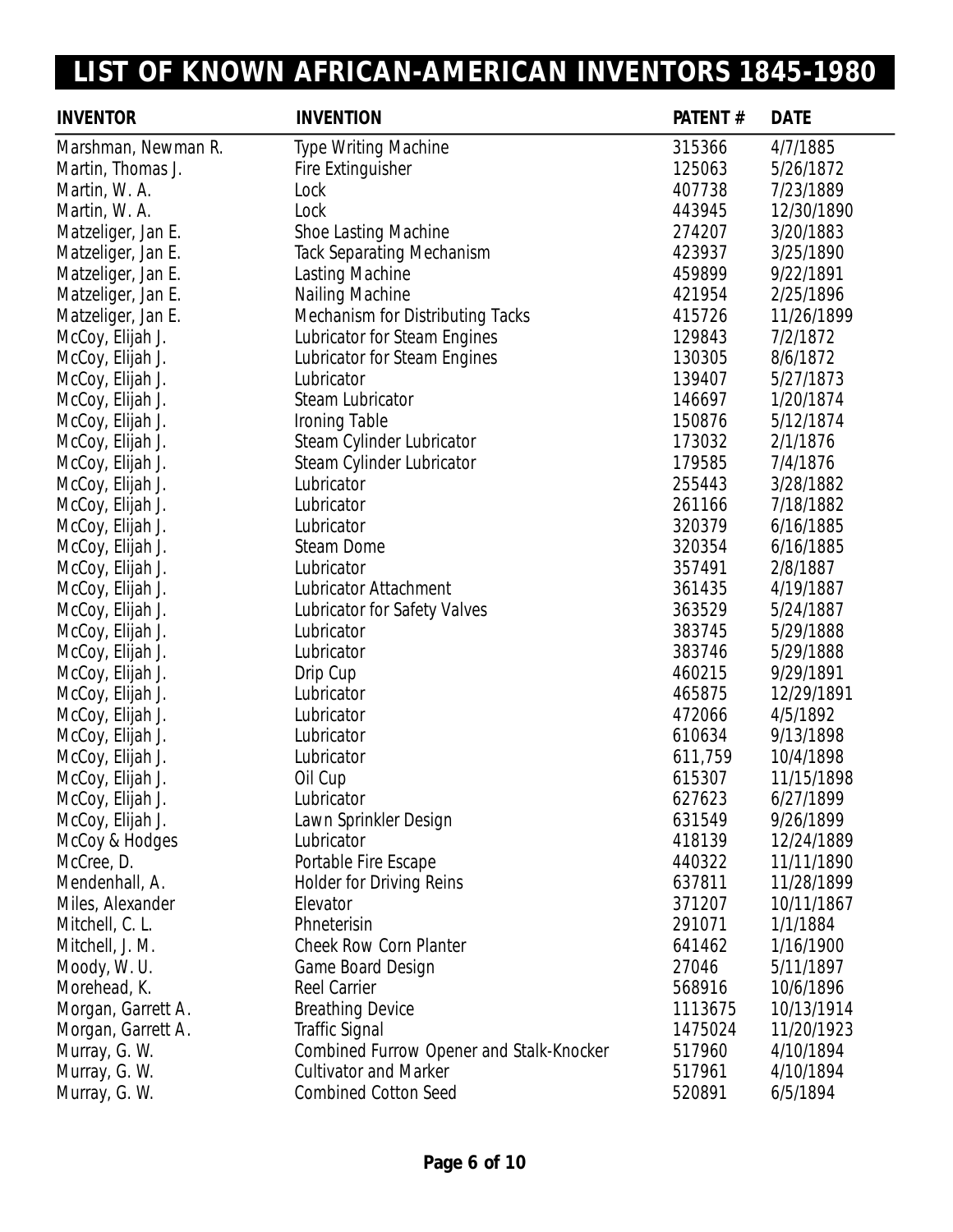| <b>INVENTOR</b>       | <b>INVENTION</b>                            | PATENT# | <b>DATE</b> |
|-----------------------|---------------------------------------------|---------|-------------|
| Murray, G. W.         | <b>Cotton Chopper</b>                       | 520888  | 6/5/1894    |
| Murray, G. W.         | Fertilizer Distributor                      | 520889  | 6/5/1894    |
| Murray, G. W.         | Planter                                     | 520887  | 6/5/1894    |
| Murray, G. W.         | Planter                                     | 520890  | 6/5/1894    |
| Murray, G. W.         | Planter and Fertilizer Distributor Reaper   | 520892  | 6/5/1894    |
| Murray, W.            | <b>Attachment for Bicycles</b>              | 445452  | 1/27/1891   |
| Nance, L.             | Game Apparatus                              | 464035  | 12/1/1891   |
| Nash, H. H.           | Life Preserving Stool                       | 168519  | 10/5/1875   |
| Newman, Lyda D.       | Improvement on the Hair Brush               | 614335  | 11/15/1898  |
| Newson, S.            | Oil Heater or Cooker                        | 520188  | 5/22/1894   |
| Nickerson, W. J.      | Mandolin and Guitar Attachment for Pianos   | 627739  | 6/27/1899   |
| O'Connor & Turner     | Alarm for Boilers                           | 566612  | 8/25/1896   |
| O'Connor & Turner     | Steam Gage                                  | 566613  | 8/25/1896   |
| O'Connor & Turner     | Alarm for Coasts Containing Vessels         | 598572  | 2/8/1898    |
| Outlaw, J. W.         | Horseshoes                                  | 614273  | 11/15/1898  |
| Parker, Alice H.      | Improvement on the Heating Furnace          | 1325905 | 12/23/1919  |
| Perryman, F. R.       | Caterers' Tray Table                        | 468038  | 2/2/1892    |
| Peterson, H.          | <b>Attachment for Lawn Mowers</b>           | 402189  | 4/30/1889   |
| Phelps, W. H.         | <b>Apparatus for Washing Vehicles</b>       | 579242  | 3/23/1897   |
| Pickering, J. F.      | Air Ship                                    | 643975  | 2/20/1900   |
| Pickett, H.           | Scaffold                                    | 152511  | 6/30/1874   |
| Pinn, T. B.           | File Holder                                 | 231355  | 8/17/1880   |
| Polk, A. J.           | <b>Bicycle Support</b>                      | 558103  | 4/14/1896   |
| Pugsley, A.           | <b>Blind Stop</b>                           | 433306  | 7/29/1890   |
| Purdy & Peters        | Design for Spoons                           | 24228   | 4/23/1895   |
| Purdy & Sadgwar       | <b>Folding Chair</b>                        | 405117  | 6/11/1889   |
| Purdy, W.             | Device for Sharpening Edged Tools           | 570337  | 10/27/1896  |
| Purdy, W.             | Design for Sharpening Edged Tools           | 609367  | 3/16/1898   |
| Purdy, W.             | Device for Sharpening Edged Tools           | 630106  | 8/1/1899    |
| Purvis, William B.    | <b>Bag Fastener</b>                         | 256856  | 4/25/1882   |
| Purvis, William B.    | Hand Stamp                                  | 273149  | 2/27/1885   |
| Purvis, William B.    | Fountain Pen                                | 419065  | 1/7/1890    |
| Purvis, William B.    | Electric Railway                            | 519291  | 5/1/1894    |
| Purvis, William B.    | <b>Magnetic Car Balancing Device</b>        | 539542  | 5/21/1895   |
| Purvis, William B.    | <b>Electric Railway Switch</b>              | 588176  | 8/17/1897   |
| Queen, W.             | Guard for Companion Ways and Hatches        | 458131  | 8/18/1891   |
| Ray, Lloyd P.         | Dust Pan                                    | 587607  | 8/3/1887    |
| Ray, Lloyd P.         | <b>Chair Supporting Device</b>              | 620078  | 2/21/1899   |
| Reed, Judy W.         | Improvements in the Doug Kneader and Roller | 305474  | 9/20/1884   |
| Reynolds, Humphrey H. | <b>Window Ventilator for Railroad Cars</b>  | 275271  | 4/3/1883    |
| Reynolds, Humphrey H. | Safety Gate for Bridges                     | 437937  | 10/7/1890   |
| Reynolds, Mary Jane   | Hoisting and Loading Mechanism              | 1337667 | 4/20/1920   |
| Reynolds, R. R.       | Non-Refillable Bottle                       | 624092  | 5/2/1899    |
| Rhodes, J. B.         | The Water Closet                            | 639290  | 12/19/1899  |
| Richardson, Albert C. | Hame Fastener                               | 255022  | 3/14/1882   |
| Richardson, Albert C. | Churn                                       | 446470  | 2/17/1891   |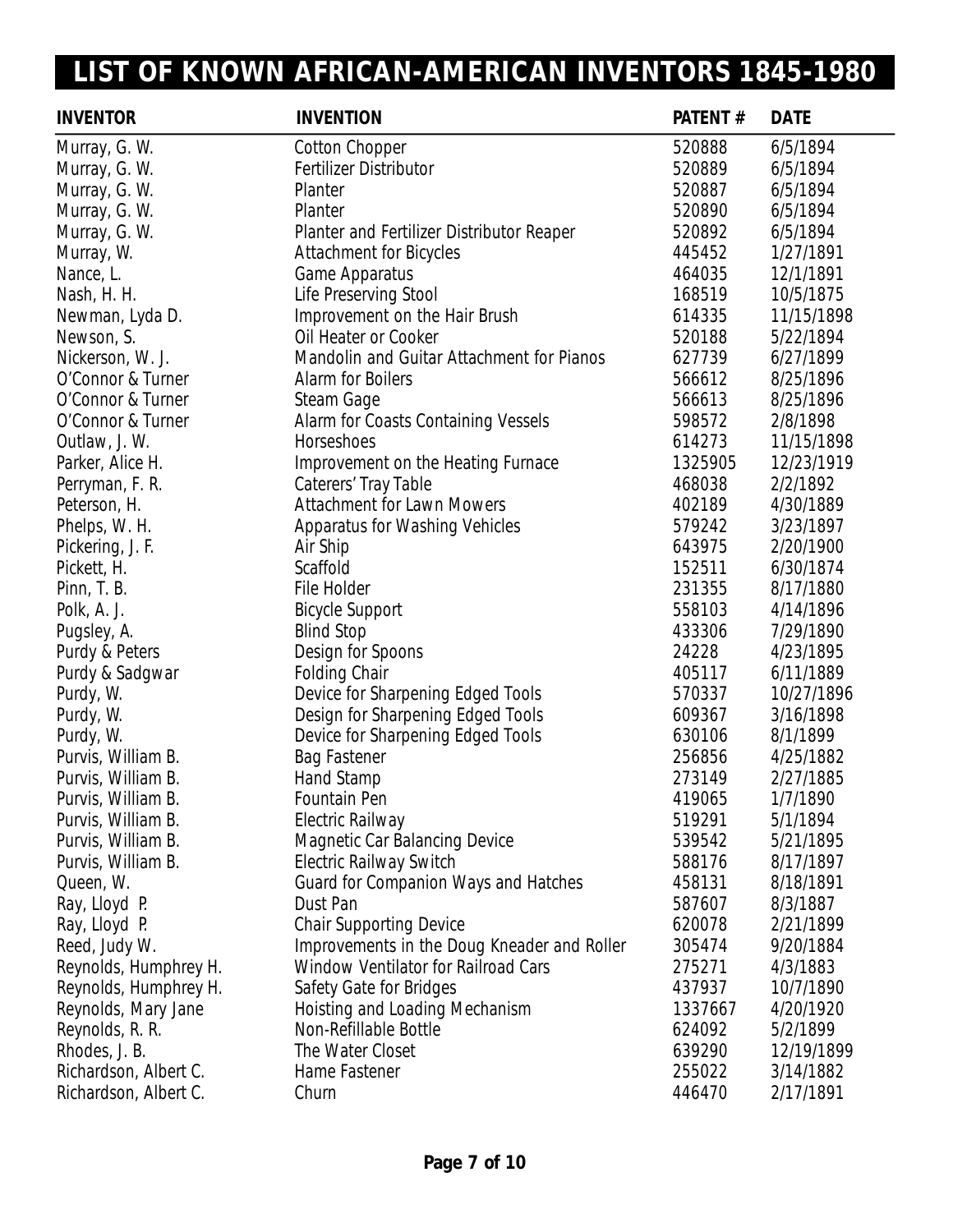| <b>INVENTOR</b>         | <b>INVENTION</b>                          | PATENT# | <b>DATE</b> |
|-------------------------|-------------------------------------------|---------|-------------|
| Richardson, Albert C.   | <b>Casket Lowering Device</b>             | 529311  | 11/13/1894  |
| Richardson, Albert C.   | <b>Insect Destroyer</b>                   | 620362  | 2/28/1899   |
| Richardson, Albert C.   | <b>Bottle</b>                             | 638811  | 12/12/1899  |
| Richardson, William H.  | <b>Cotton Chopper</b>                     | 343140  | 6/1/1886    |
| Richardson, William. H. | Child's Carriage                          | 405599  | 6/18/1889   |
| Richardson, William. H. | Child's Carriage                          | 405600  | 6/18/1889   |
| Richey, C. V.           | Car Coupling                              | 584650  | 6/15/1897   |
| Richey, C. V.           | Railroad Switch                           | 587657  | 8/3/1897    |
| Richey, C. V.           | Railroad Switch                           | 592448  | 10/26/1897  |
| Richey, C. V.           | Fire Escape Bracket                       | 596427  | 12/28/1897  |
| Richey, C. V.           | <b>Combined Hammock and Stretcher</b>     | 615907  | 12/13/1898  |
| Rickman, A. L.          | Overshoe                                  | 598816  | 2/8/1898    |
| Ricks, J.               | Horseshoe                                 | 338781  | 3/30/1886   |
| Ricks, J.               | <b>Overshoes for Horses</b>               | 626245  | 6/6/1899    |
| Rillieux, Norbert       | Sugar Refiner (Evaporating Pan)           | 4,879   | 12/10/1846  |
| Robinson, E. R.         | <b>Electric Railway Trolley</b>           | 505370  | 9/19/1893   |
| Robinson, Elbert R.     | <b>Casting Composite</b>                  | 594286  | 11/23/1897  |
| Robinson, J.            | <b>Dinner Pail</b>                        | 356852  | 2/1/1887    |
| Robinson, J. H.         | Life Saving Guards for Locomotives        | 621143  | 3/14/1899   |
| Robinson, J. H.         | Life Saving Guards for Street Cars        | 623929  | 4/25/1899   |
| Romain, A.              | Passenger Register                        | 402035  | 4/23/1889   |
| Ross, A. L.             | <b>Runner for Stops</b>                   | 565301  | 8/4/1896    |
| Ross, A. L.             | <b>Bag Closure</b>                        | 605343  | 6/7/1898    |
| Ross, A. L.             | <b>Trousers Support</b>                   | 638068  | 11/28/1899  |
| Ross, J.                | <b>Bailing Press</b>                      | 632539  | 9/5/1899    |
| Roster, D. N.           | <b>Feather Curler</b>                     | 556166  | 3/10/1896   |
| Ruffin, S.              | Vessels for Liquids and Manner of Sealing | 737,603 | 11/20/1899  |
| Russell, Lewis A.       | <b>Guard Attachment for Beds</b>          | 544381  | 8/13/1895   |
| Sammons, W. H.          | The Comb                                  | 1362823 | 12/21/1920  |
| Sampson, George T.      | Sled Propeller                            | 312388  | 2/17/1885   |
| Sampson, George T.      | <b>Clothes Drier</b>                      | 476416  | 6/7/1892    |
| Scott, R. P.            | <b>Corn Silker</b>                        | 524223  | 8/7/1894    |
| Scottron, S. R.         | Adjustable Window Cornice                 | 224732  | 2/17/1880   |
| Scottron, S. R.         | Cornice                                   | 270851  | 1/16/1883   |
| Scottron, S. R.         | Pole Tip                                  | 349525  | 9/30/1886   |
| Scottron, S. R.         | Curtain Rod                               | 481720  | 8/30/1892   |
| Scottron, S. R.         | <b>Supporting Bracket</b>                 | 505008  | 9/12/1893   |
| Shanks, S. C.           | Sleeping Car Berth Register               | 587165  | 7/21/1897   |
| Shorter, D. W.          | <b>Feed Rack</b>                          | 363089  | 5/17/1887   |
| Smith, J. H.            | Lawn Sprinkler                            | 601065  | 3/22/1898   |
| Smith, J. H.            | Improvement in Games                      | 647887  | 4/17/1900   |
| Smith, Joseph H.        | Lawn Sprinkler                            | 581785  | 5/4/1897    |
| Smith, Mildred E.       | <b>Family Relationships Card Game</b>     | 4230321 | 10/28/1980  |
| Smith, P. D.            | Potato Digger                             | 445206  | 1/21/1891   |
| Smith, P. D.            | <b>Grain Binder</b>                       | 469279  | 2/23/1892   |
| Snow & Johns            | Liniment                                  | 437728  | 10/7/1890   |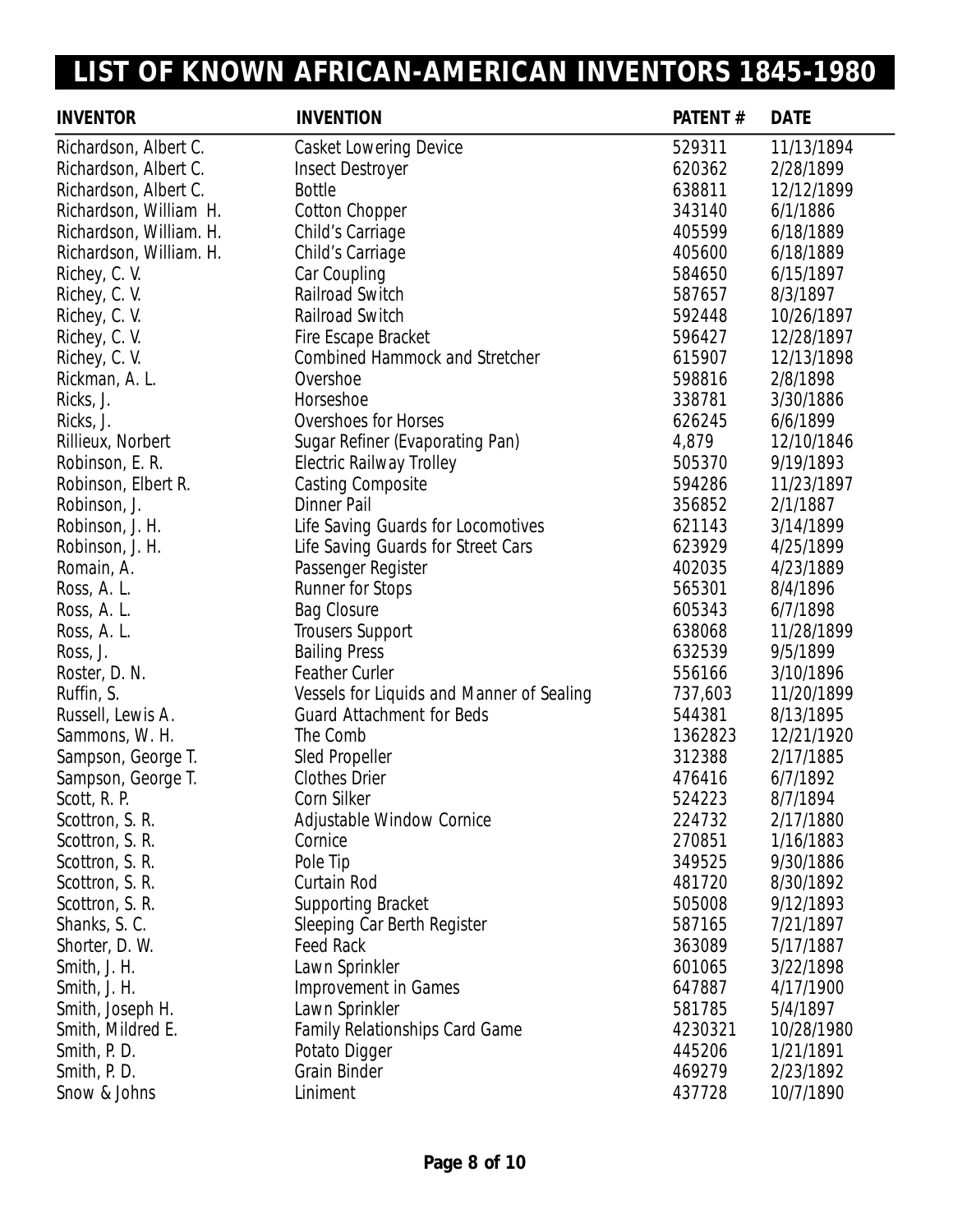| <b>INVENTOR</b>     | <b>INVENTION</b>                                 | PATENT# | <b>DATE</b> |
|---------------------|--------------------------------------------------|---------|-------------|
| Spears, H.          | Portable Shield for Infantry                     | 110599  | 12/27/1870  |
| Spikes, R. B.       | Combination Milk Bottle Opener & Bottle Cover    | 1590557 | 6/29/1926   |
| Spikes, R. B.       | Obtaining Samples & Temp. of Liquids             | 1828753 | 10/27/1931  |
| Spikes, R. B.       | <b>Automatic Gear Shift</b>                      | 1889814 | 12/6/1932   |
| Spikes, R. B.       | Transmission and Shifting Thereof                | 1936996 | 11/28/1933  |
| Standard, John      | Oil Stove                                        | 413689  | 10/29/1889  |
| Standard, John      | Refrigerator                                     | 455891  | 7/14/1891   |
| Stewart, E. W.      | Machine for Forming Vehicle Sear Bars            | 373698  | 3/22/1887   |
| Stewart, E. W.      | Punching Machine                                 | 362190  | 5/3/1887    |
| Stewart & Johnson   | <b>Metal Bending Machine</b>                     | 375512  | 12/27/1887  |
| Stewart, Thomas W.  | Mop                                              | 499,402 | 6/13/1893   |
| Stewart, Thomas W.  | <b>Station Indicator</b>                         | 499895  | 6/20/1893   |
| Sutton, E. H.       | <b>Cotton Cultivator</b>                         | 149543  | 4/7/1874    |
| Sweeting, J. A.     | Device for Rolling Cigarettes                    | 594501  | 11/30/1897  |
| Sweeting, J. A.     | Combined Knife and Scoop                         | 605209  | 6/7/1898    |
| Taylor, B. H.       | Rotary Engine                                    | 202888  | 4/23/1878   |
| Taylor, B. H.       | Slide Valve                                      | 585798  | 7/6/1897    |
| Thomas, S. E.       | Waste Trap                                       | 286746  | 10/16/1883  |
| Thomas, S. E.       | Waste Trap for Basins, Closets, Etc.             | 371107  | 10/4/1887   |
| Thomas, S. E.       | Casting                                          | 386941  | 7/31/1888   |
| Thomas, S. E.       | <b>Pipe Connection</b>                           | 390821  | 10/9/1888   |
| Toliver, G.         | <b>Propeller for Vessels</b>                     | 451086  | 4/28/1891   |
| Tregoning & Latimer | Globe Supporter for Electric Lamps               | 255212  | 3/21/1882   |
| Turner, M. Turner   | The Fruit Press                                  | 1180959 | 4/25/1916   |
| Virgle M. Ammons    | <b>Fireplace Damper Actuating Tool</b>           | 3908633 | 9/30/1975   |
| Walker, P.          | Machine for Cleaning Seed Cotton                 | 577153  | 2/16/1897   |
| Walker, P.          | <b>Bait Holder</b>                               | 600241  | 3/8/1898    |
| Waller, J. N.       | Shoemaker's Cabinet or Bench                     | 224253  | 2/3/1880    |
| Washington, W.      | Corn Husking Machine                             | 283173  | 8/14/1883   |
| Watkins, Isaac      | Scrubbing Frame                                  | 437849  | 10/7/1890   |
| Watts, J. R.        | Bracket for Miners' Lamp                         | 493137  | 3/7/1893    |
| West, E. H.         | Weather Shield                                   | 632385  | 9/5/1899    |
| West, John W.       | Running Gear (Wagon)                             | 108419  | 10/18/1870  |
| White, D. L.        | <b>Extension Steps for Cars</b>                  | 574969  | 1/12/1897   |
| White, J. T.        | Lemon Squeezer                                   | 572849  | 12/8/1896   |
| Williams, C.        | Canopy Frame                                     | 468280  | 2/2/1892    |
| Williams, J. P.     | Pillow Sham Holder                               | 634784  | 10/10/1899  |
| Winn, Frank         | Direct Acting Steam Engine                       | 394047  | 12/4/1888   |
| Winters, Joseph R.  | Fire Escape Ladders                              | 203517  | 5/7/1878    |
| Winters, Joseph R.  | Fire Escape Ladder                               | 214224  | 4/8/1879    |
| Wood, J. F.         | Potato Digger                                    | 537953  | 4/23/1895   |
| Woods, Granville T. | <b>Steam Boiler Furnace</b>                      | 299894  | 6/3/1884    |
| Woods, Granville T. | Telephone Transmitter                            | 308876  | 12/2/1884   |
| Woods, Granville T. | App. for Transmission of Messages by Electricity | 315368  | 4/7/1885    |
| Woods, Granville T. | Relay Instrument                                 | 364619  | 6/7/1887    |
| Woods, Granville T. | Polarized Relay                                  | 366192  | 7/5/1887    |